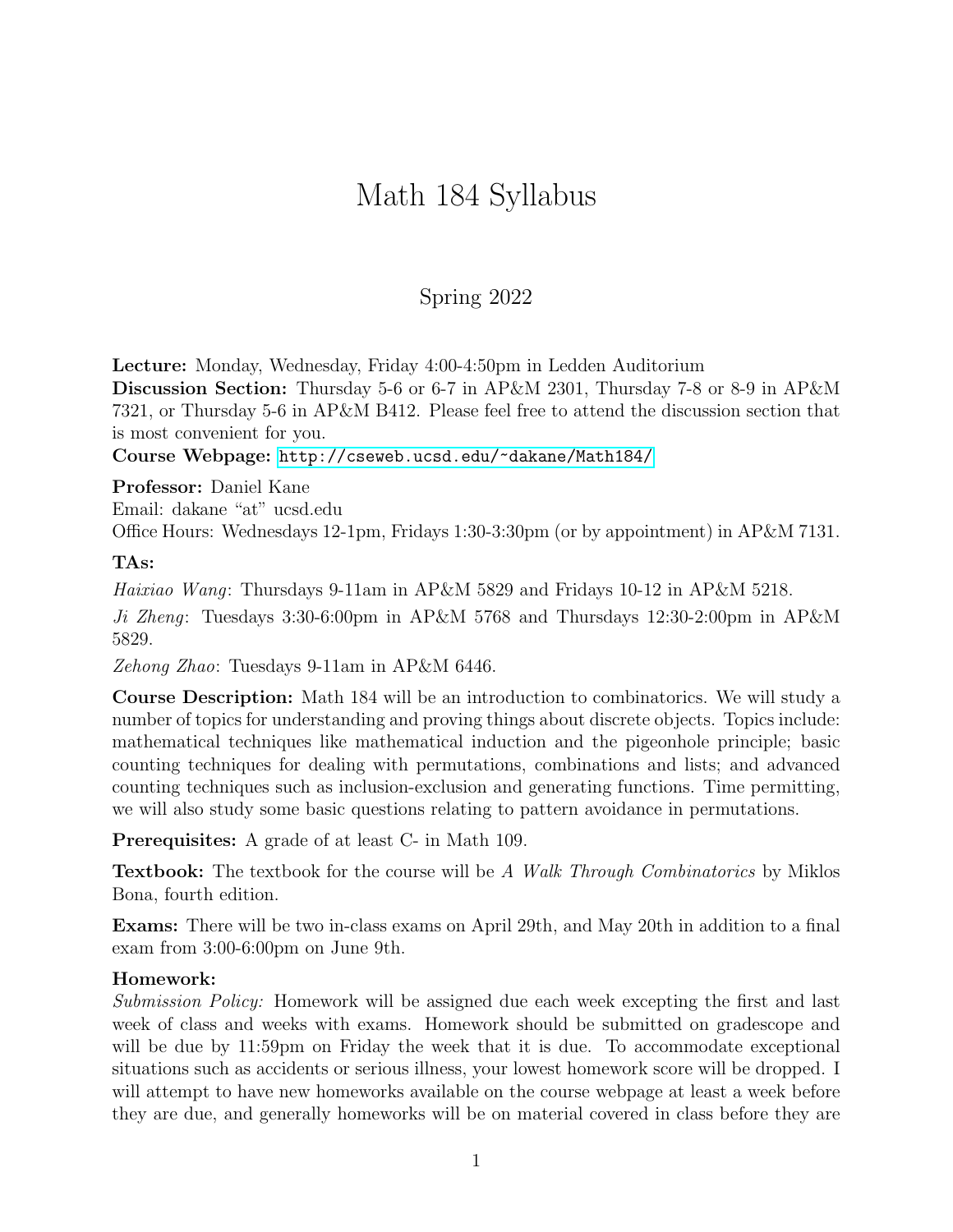released. To get an account for the gradescope for this course (if one was not created for you automatically), use entry code 862Z8E.

Write-up Guidelines: Unless otherwise specified, all homework problems will require you to justify your answers. This will usually mean that you provide some sort of mathematical proof to justify your claims.

In addition to this you should make sure to write your solution either in clear handwriting or typed using a computer. Use of LAT<sub>EX</sub> or similar typesetting package is recommended (for those unfamiliar, there is a basic introduction to LATEX on the course webpage at <http://cseweb.ucsd.edu/~dakane/Math184/latexGuide.pdf>). If the graders are unable to decipher your writing, you will not get credit for it.

Collaboration Guidelines: Students are encouraged to collaborate on homework assignments. You should feel free to discuss the problems and talk about how to come up with solutions with each other. On the other hand, you are expected to write up your solution independently of any collaborators, and you should not share written solutions to homework problems with other students before the homework deadline. If you do collaborate with other students on the homework, you should make sure to list any collaborators that you had on any given problem.

Use of Outside Resources: You should not attempt to search for homework solutions online or in sources outside of the course text. You may use such sources as a study guide, but if you accidentally stumble upon a homework solution in such an outside source you should cite it in your homework solution. If your solution proves to be too similar to the cited one, you may lose credit on the problem, however failure to cite the other solution will be treated as academic dishonesty.

Academic Integrity: Academic integrity will be taken very seriously be the course staff. Breaches of integrity may have broader consequences outside of the assignment in question. The following will all considered to be breaches of academic integrity:

- Collaboration on homeworks beyond the scope outlined in the section above (including sharing of homework solutions with other students before the homework deadline).
- Failure to cite collaborators on homeworks or outside sources used to find homework solutions.
- Collaboration or copying on exams of any kind.
- Use of aids on exams outside of explicitly allowed materials (this may vary by exam).

Grading: Course grades will be determined using the following breakdown:

| Homework: | 20%            |
|-----------|----------------|
| Midterms: | $2\times 20\%$ |
| Final     | 40\%           |

Schedule: Below is a rough schedule for topics covered in the class: Mathematical Induction (Chapter 2) Pigeonhole Principle (Chapter 1) Counting Permutations and Strings (Chapter 3)